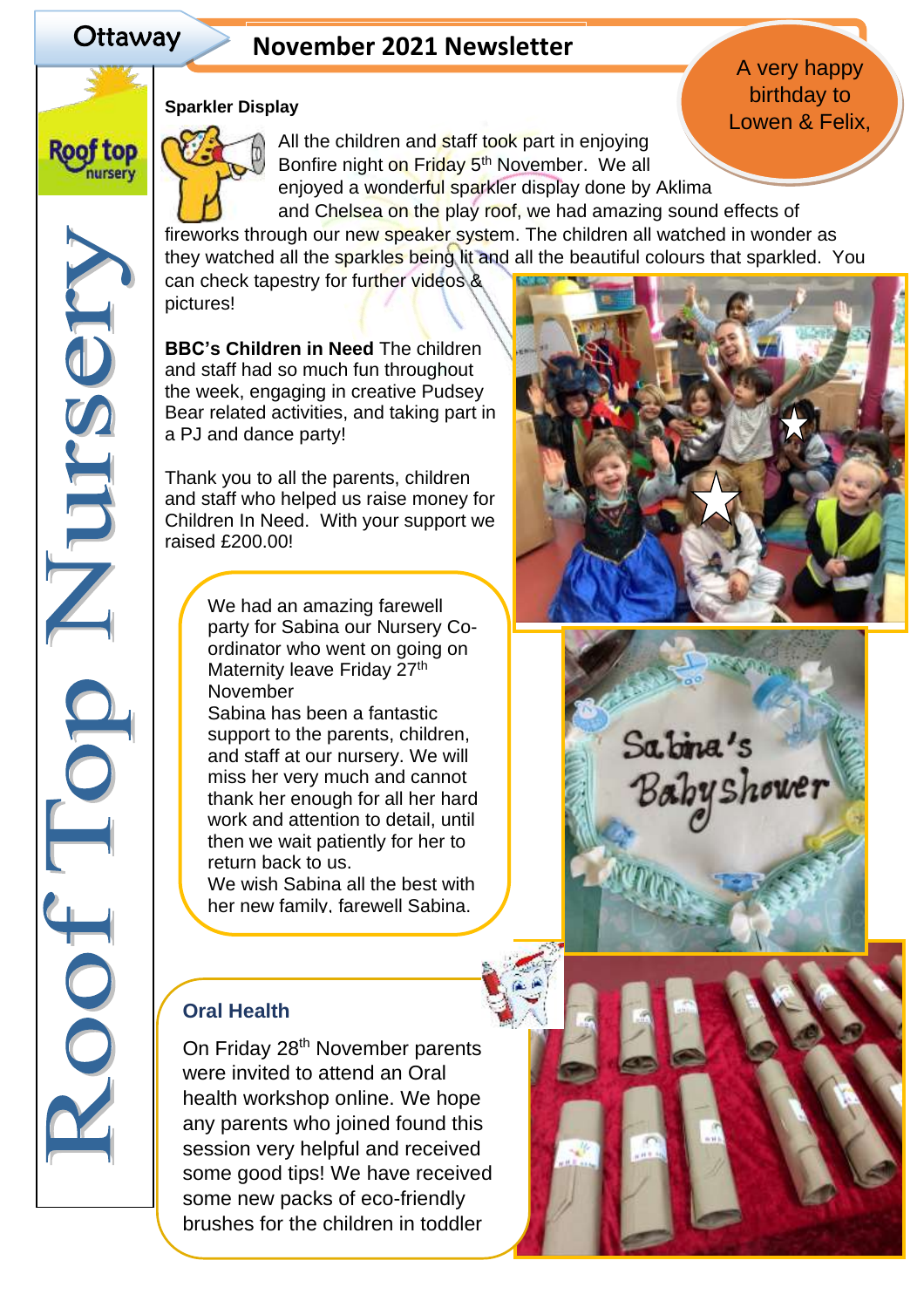#### **Henry: Healthy Start, Brighter Future**

If you're a parent or carer of young children, Henry can offer free support provided by a friendly and trained HENRY practitioner either online or by telephone.

Opportunities include:

- Online parent support groups run by a HENRY facilitator a chance to share experiences with a small group of other parents, find ways of reducing stress and gain new ideas to manage daily family life and get your little ones off to a great start
- Sessions on specific topics such as introducing your baby to solids or tackling fussy eating provided on the phone or via video calls
- Having a HENRY Buddy someone who will keep in regular contact with you, providing practical and emotional support to help you through the challenges of family life.

To find out more or to take part please fill in the online form or alternatively, ring on 01865 302973 <https://henry.org.uk/freesupport>

# **Important School Information:**

**If your child is born between 1 September 2017 and 31 August 2018, they would normally start reception class in September 2022. You must [apply](https://education.hackney.gov.uk/content/primary-before-you-apply?guidebook=188) before 15th January 2022 even if you wish to delay or defer their start in reception. You can apply online at Education.hackney.gov.uk.**

Useful link: **education.hackney.gov.uk**

#### **Providing a multicultural working environment**

**At Rooftop nursery, we believe in welcoming staff regardless of gender, race, or culture beliefs and we also looking to expand our team.**

**New staff –** We would like to welcome our new members of staff to the nursery Mahfuz, Shimari and Mohammed.

Mohammed and Mahfuz are Level 2 apprentices studying childcare. They are being trained and currently help with the nursery routines, ratios, activities, and outdoor play. They are both very enthusiastic and engaging with the children and are creating amazing bonds and want to further extend their understanding on child development.

Shimari is our trainee admin studying at college during the day and helps in the evenings after college, with light administrative work, supporting ratios when needed and helps completing safety checks at the time of nursery closure.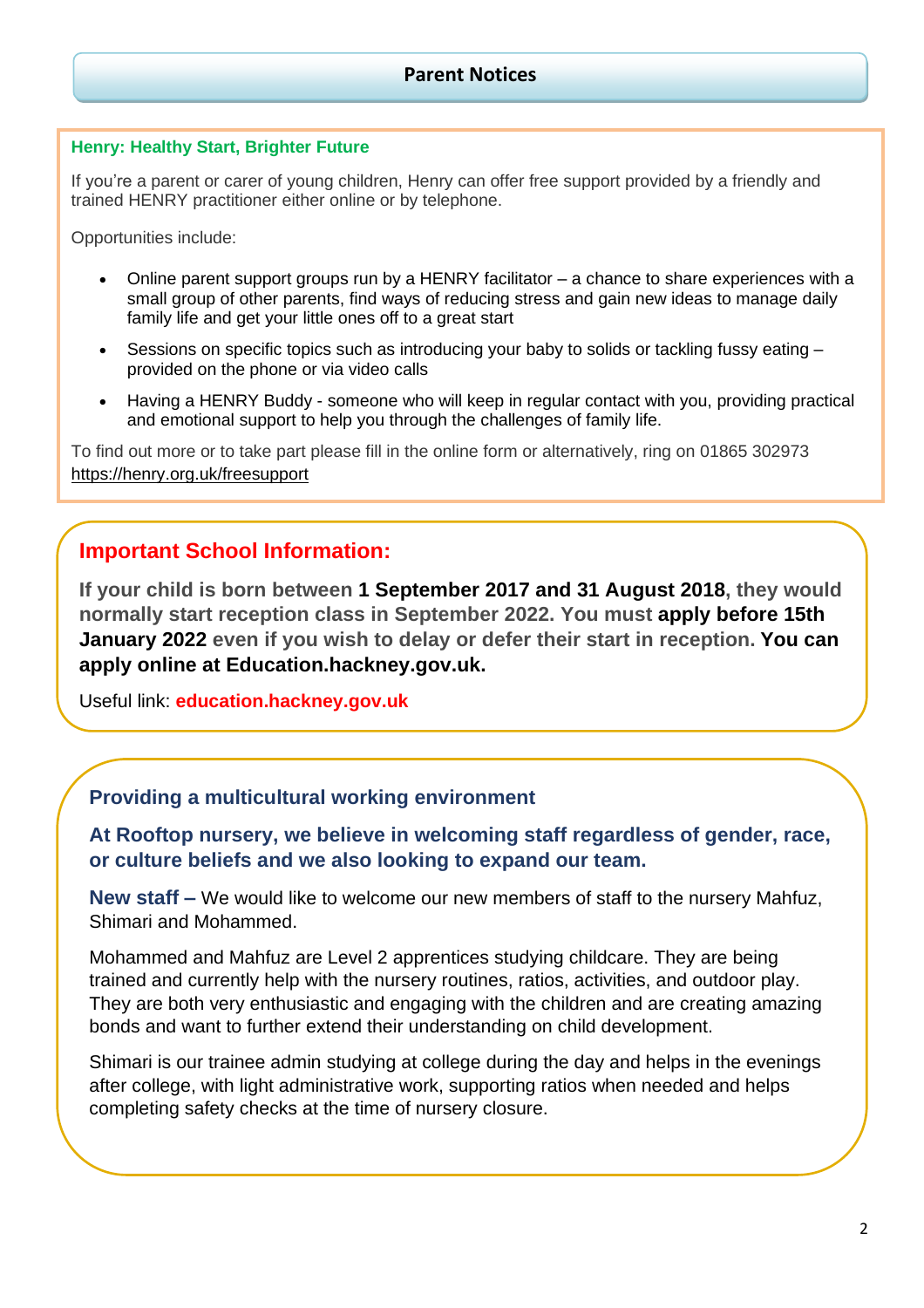# **Staff meetings.**

During our monthly staff meetings Hafiza takes this opportunity to help support the staff team, by nurturing them, investing in them, and enhancing their knowledge on child development.

Our manager Hafiza always ensures that staff meetings are kept very interactive and knowledgeable for our staff team. Hafiza discussed some examples in the last few staff meetings to help enhance staff practice in understanding behaviour management strategies with young children. So far, the staff have been trained on how to use strategies to support conflict resolution between children, how to acknowledge a child feeling and not just using distraction or excuses to support this but use containment strategies from the Solihull practice. Solihull approach combines three theoretical concepts, containment (psychoanalytic theory), reciprocity (child development) and behaviour management (behaviourism) the framework is designed to empower practitioners, obtain an in-depth understanding and help support young minds which we believing and should also be shared with parents. Please see below on a story between a two-year-old and her dad how this was containment training was delivered to the staff team.

# **Solihull in Practice**

# **Two-year-old child and her Dad on a plane journey (Reciprocity, Containment, behaviour management)**

She is feeling tired, bored, and cranky. It is the beginning of a plane journey home.

"I want Zebra"

"I am sorry, but Zebra is packed away in the big suitcase that's in another part of the plane".

"I want Zebra"

"I know sweetheart, but Zebra isn't here. He is in the baggage compartment underneath the plane and Daddy can't get to him until we get off the plane".

"I want Zebra, I want Zebra". she starts to cry, twisting in her safety seat and reaching for the bag with the snacks on the floor.

"I know you want Zebra". (Dad is starting to feel stressed)

"But he is not in that bag, he isn't here and there is nothing I can do about it. Why don't we read about the animals in your favourite book"?

Not book, I want Zebra, I want him now".

She sobs loudly now and Dad can see other passengers and the airline staff looking at him willing me to do something. His daughter's face is red with anger and he imagines how frustrated she must feel. She can't understand why he can't magically find zebra and probably feels that he is doing this deliberately.

# **Solihull Approach**

"You wish you had Zebra now." I say to her.

Yes, she says sadly.

"And you're angry because I can't get him for you".

"Yes".

"You wish you could have Zebra right now don't you". I repeat, as she stares at me, looking curious, almost surprised.

"Yes", she mutters, I want him now.

"You're tired now and smelling Zebra and cuddling Zebra would feel good.

I wish we had Zebra here so you could hold him".

"Yes" she agrees.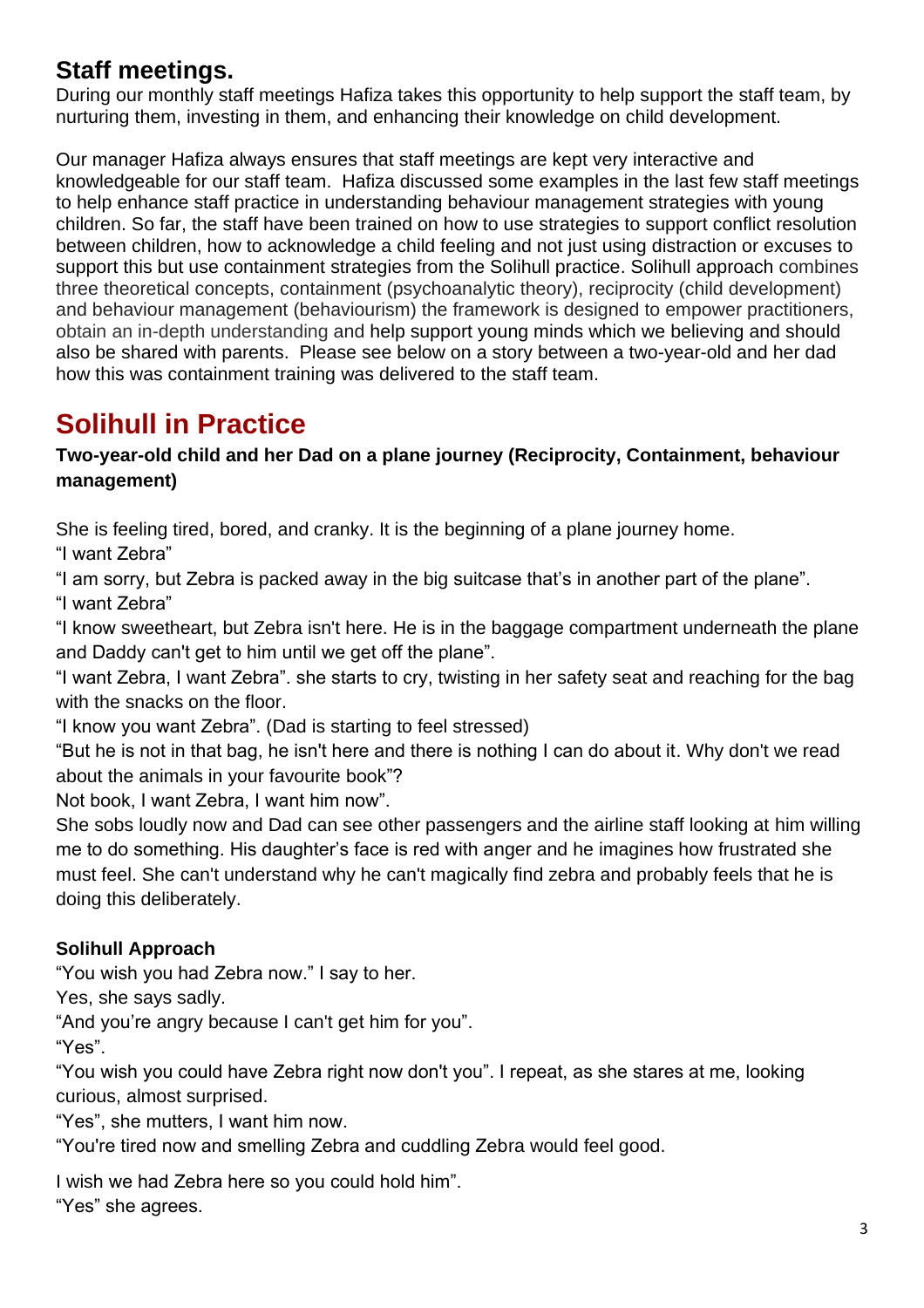We can't get Zebra and that makes you feel frustrated.

"Yes" she says with a sigh.

"I am so sorry", I say and I watch the tension leaving her face. She rests her head against the back of her safety seat, she moans quietly a few more times and within a few minutes she is asleep. This little girl was not interested in excuses or diversions but was comforted by her feelings being validated, she had experienced empathy, and this was powerful.

### **Parent workshop.**

If there are any topics parents would like us to cover in a parent workshop delivered by our manager Hafiza, please feel free to register your interest to [office@rooftop-nursery.com](mailto:office@rooftop-nursery.com) along with your topic suggestion.

# **Reminders Football: Tuesdays, fortnightly French: Wednesdays, fortnightly Celebrating second week of pumpkin festival Star Room**

# **Communication and Language**

What an exciting start during the month of November; our pumpkin party was as such a success during the month of October that we hosted a second party for all the children that missed out due to half term. We had so many characters in our room from Disney princess, Spiderman's, Harry potter, pumpkins and even witches. All the children engaged in role-plays and demonstrating their skills and powers. So well done everyone for getting into the festive spirit.

We recapped some of the activities for the pumpkin week. All the children were very excited as they enjoyed all the activities as they showed involvement, interest, and fascination. Star room children had the opportunity to make their own orange play dough. The children practiced their independent skills by learning to measure the flour, develop their numeracy skills and their hand eye coordination as they the mixed and kneaded the dough.

Star room children further tapped into their imaginative skills by moulding dough into creepy crawly spiders, bats and pumpkin which not only developed their small muscles in their fingers and hands.

Many of the children engaged in open-ended conversation and listened to others one to one or in small groups, when conversation interests them and even questioned the texture of the dough. For example,



Safeeya said her dough was too sticky now", Karaeah said she made a spider and it's got lots of legs, Alba joined the conversation and said she made a heart for her mum".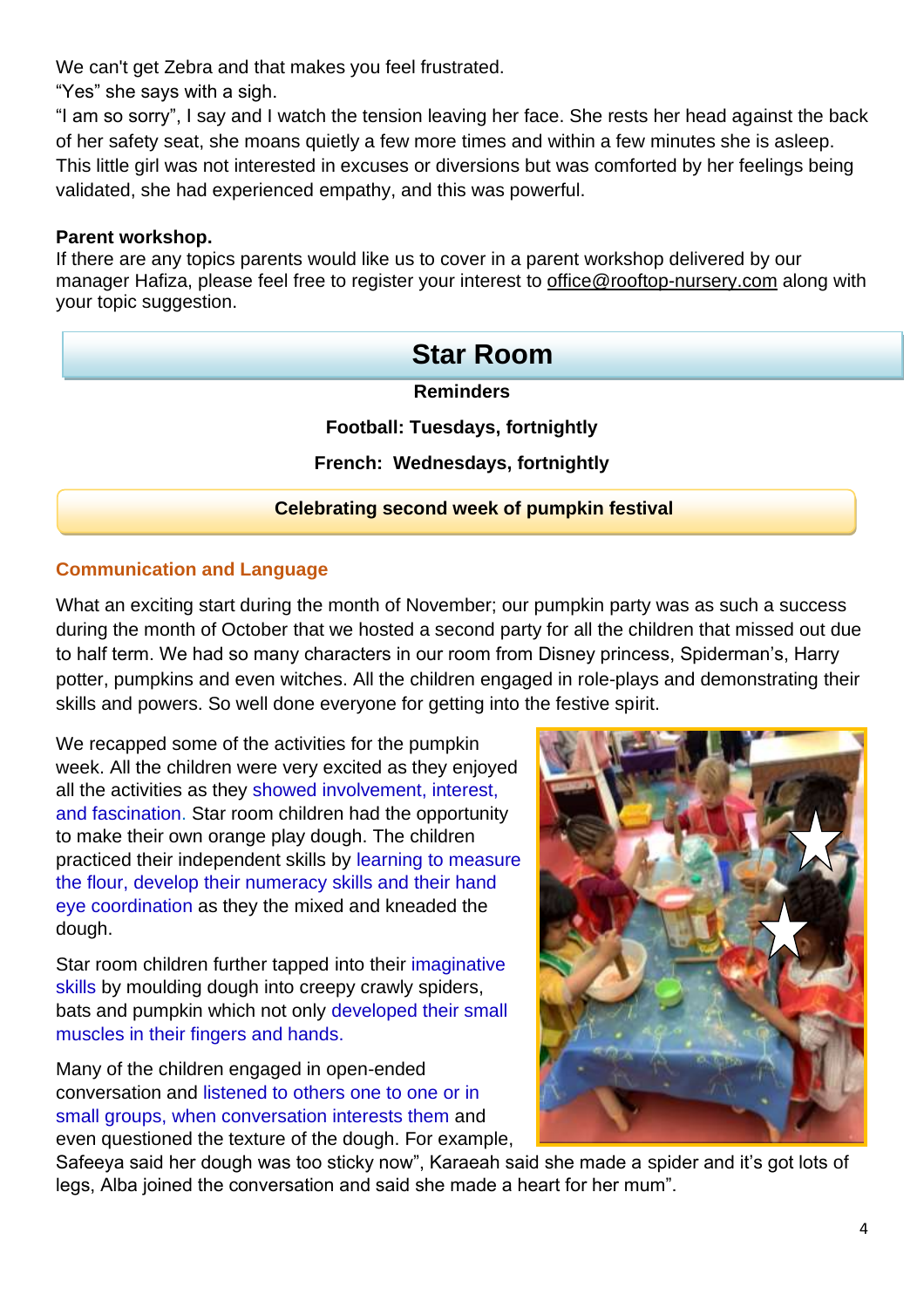Another activity the children took part in was making pumpkin soup. The children were encouraged to use child friendly knives as they learnt to use single hand tools safely to cut the pumpkin in to small pieces. Star room children helped themselves to small bowls and placed their pumpkin pieces. The children further developed their imagination and creative skills by engaging in role play in the home corner and pretend to cook their soup. Yve and De'Andre added some water into their bowls and spoke about putting into the oven to allow it to cook. Leonardo was fascinated with the pumpkin as he attempted to scoop the seeds and even attempted to cut the pumpkin with some support from the practitioner. We ended our pumpkin week with yet another party for all the children and some yummy food and music and dance.

#### **Diwali**

Diwali is a festival of lights which is Hindu celebration. We took the opportunity to engage the children to talk about and share stories about their favourite celebration and learn some similarities and differences that connects them and distinguish them from others. Some children said they celebrate birthdays, Eid and Santa. Moving forward, we explored both and provided opportunities to get as messy and explore colours as possible. The children were able to build up vocabulary that reflects the breadth of their experiences as they learnt key words and built on their vocabulary.



We learnt the following words "Diwali" "Rama and Sita" and "Hindu" and read a short story about Diwali. We made cards to give to our loved ones and also explored patterns such as Rangoli designs on tuff spot with coloured pasta and lentils.

Another exciting activity we did with our children was the salt dough Diva which allowed the children the freedom to create with materials and make art pieces. The children did a great job copying their own interpretation by manipulating the dough to create effects of shape. Once the Diva was baked the children really enjoyed decorating them. The children further practiced their tripod grip as they held the brushes and created some, dots and circle marks on the Diva, and covering their lamps with colourful paints and used different coloured glitter and sequins to make their lamps even more attractive.

# **Bonfire Night**

Furthermore, Star Room also learnt about Guy Fawkes and the origins of Bonfire night. They watch it with a lot of fascination and involvement. It was a very interesting and enjoyable week for the children. The children gained a lot of knowledge about the sounds of fireworks and different colours and shapes it made in the sky. Now let's move onto the activities where our children had the most fun and participated in. The children helped themselves to the apron and



maintained focus as the practitioner explained and used a visual picture to show that children what we were creating. Star room showed excitement as they created their very own campfire using a range of resources and colours such as cardboard roll and red and orange tissue paper to create the illusion of fire. The AM children did very well as they followed simple instructions.

Furthermore, we spoke to the children about the danger of fire, and why we should always stay away from fire. This activity enabled the children to engage in imaginative role-play based on own first-hand experiences. The practitioner asked the children open ended questions such as "should we put our hands in the fire and go near the fire?" and the children replied saying "no" following on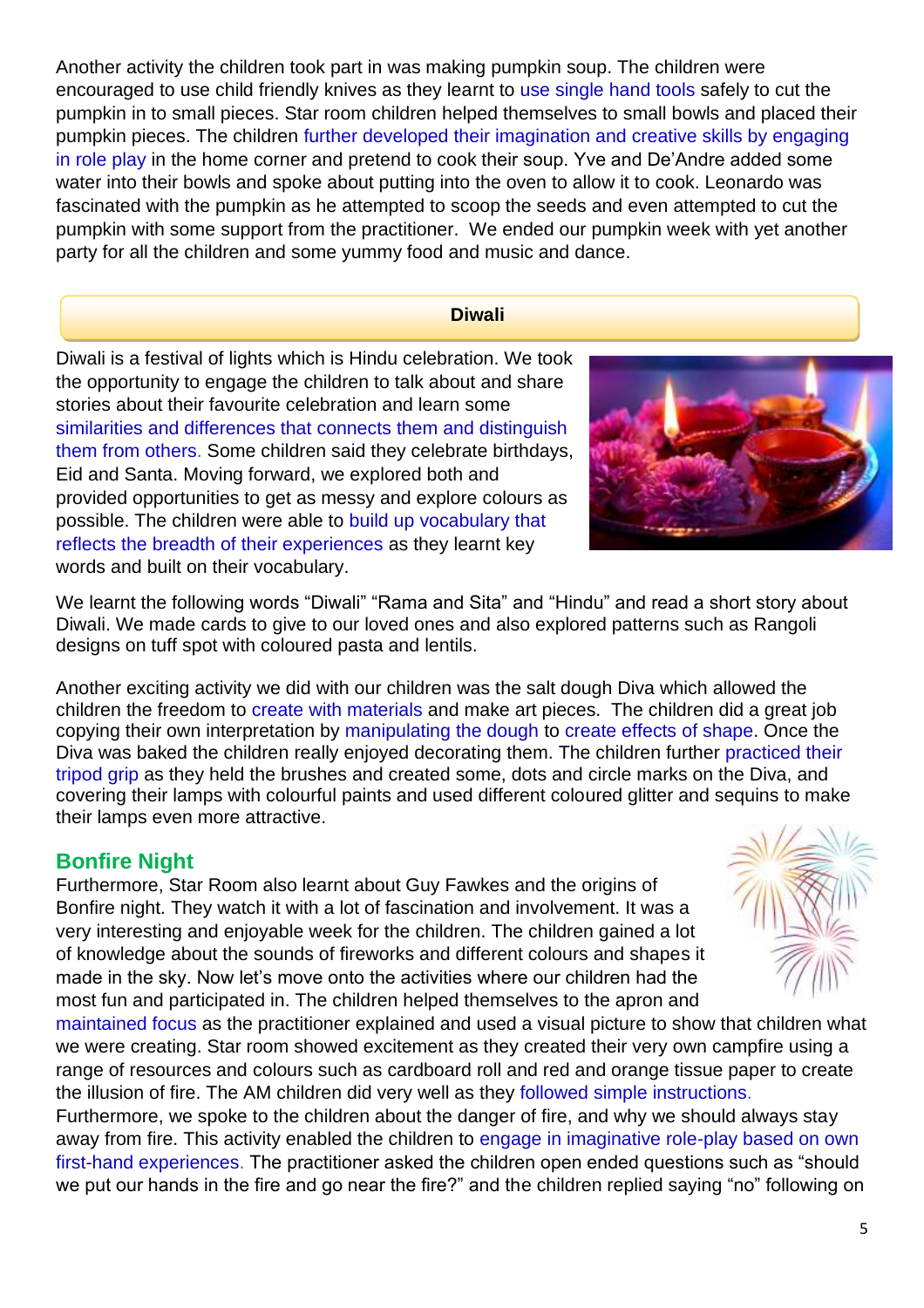from that, Felix and Juno said, if you put your hands in the fire is going to burn your hands. Each child rubbed the cardboard roll with the glue and stuck it on the red and orange tissues, they all created flame fire, pretending we all in the camp and it's cold. They all participated well in the activity. They were able to use their imagination to create fire in the camp. The childrenmaintained focus for a long period of time and showed a lot of interest and involvement.

#### **Understanding of The World**

Star Room took part in a spectacular sparkler display on the roof which was led by our nursery supervisor Akki. All the children sat down and carefully listened and learnt some health and safety measures. Star room were able to show an understanding of the use of objects and were also able to practice some appropriate safety measures such as not standing too close to the fireworks or sparklers. What an amazing evening we had as the children watched the sparkle display as well as listen out for the sounds.



To make the session even more exciting Akki and Chelsea used the sparkler to draw out some simple shapes in the air which was requested by the children themselves such as stars, circles, triangle and square.

#### **Children in need**



It was such a great opportunity for the children in star room to focus on Children in need as this allowed the children to gain more knowledge and the concept of raising money and how even a small amount can make difference. We just want to say BIG Thank You to all our lovely parents, children, and staff for helping us raise some money.

#### **Being Imaginative and Creative**

There were loads our children got involved, got to learn and have fun. We participated in variety of fun and exciting activities which involved using different skills and resources. Starting the week of, the children took part in making their own yellow play dough that represents the Pudsy bear. The children were encouraged to add their own ingredients and make it on their own independently as this will allow the



children to develop on their fine motor skills and learn how to gain more control when pouring ingredients. Throughout the activity the children showed a lot of interest, fascination and involvement this was done by the children asking questions such as Felix saying "the playdough is softer now". This shows that the children were paying attention to details and the change it makes when you add more water. The children all were able to take turns and wait patiently as they add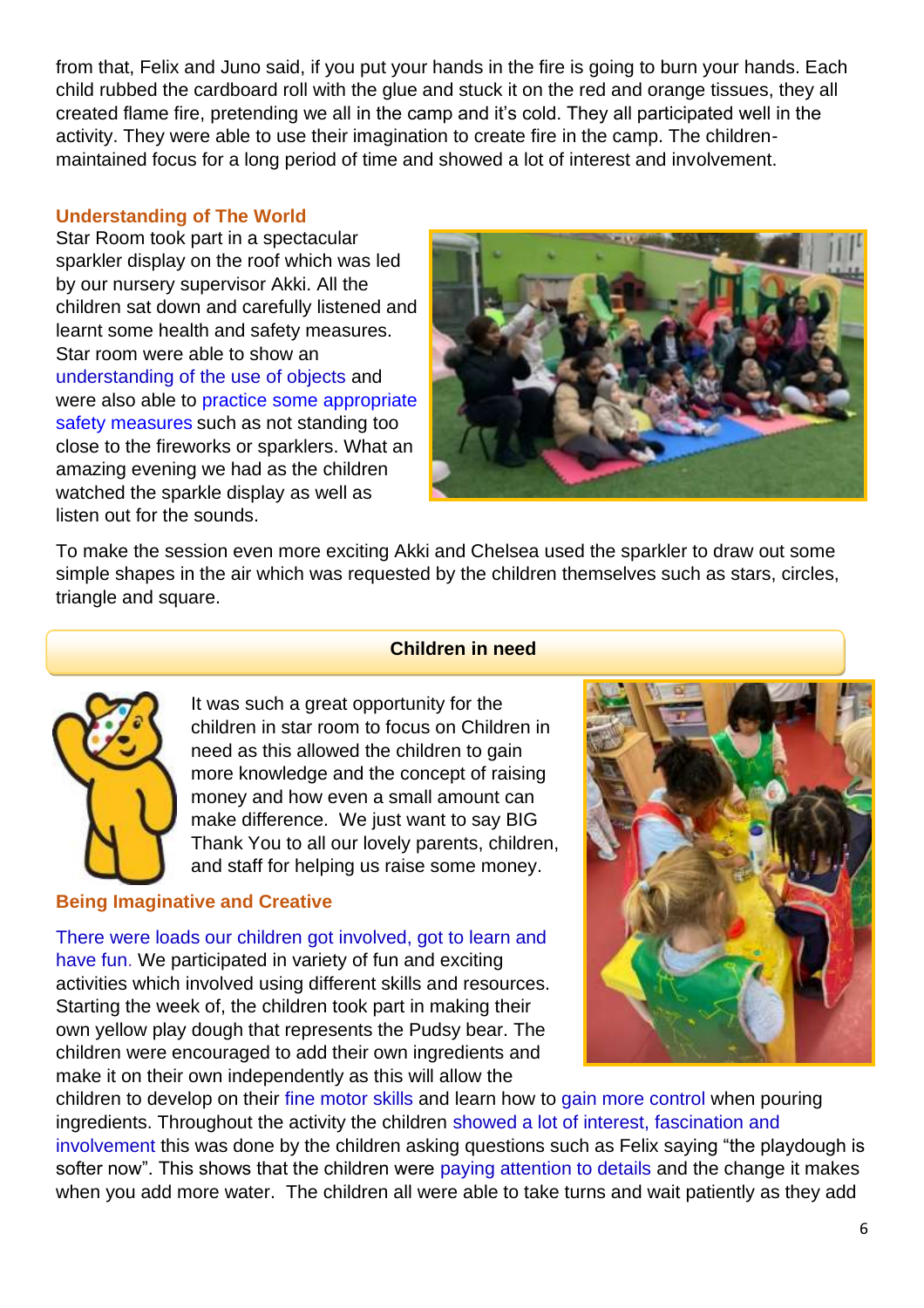the ingredient in their individual bowl. The practitioner asked the children open-ended questions which the children were able to answer confidently for example, the practitioner asked "what ingredients do we use for the play dough?" Karaeah replied back saying "flour and water" following on from that Safeeya said "and oil".

### **Personal, Social, Emotional Development: Making Relationship**

Due to It being children in needs week what a great way to come to nursery in your pajamas as the children showed a lot of excitement having to come to nursery with their pajamas. Throughout the whole day the children were sharing their experiences, sharing ideas and even comparing the patterns on the pajamas. Which sparked rich conversations between peers and takes account of what others say.

#### **Bonus classes**

#### **Yoga session**

During yoga Star room were first asked to take their shoes off. The children were able to take their shoe off without the support of an adult. Once they took their shoes off the children were asked to hold a ball with their feet and pass it onto their friend. Showing they were able to follow simple instructions. The children were then asked to pretend to be a pumpkin by laying on their tummy and try hold their leg from the back. At the end the yoga teacher played twinkle twinkle little stars as to encourage the children to lay down and breathe in and out slowly and lay on their back and rock back and forward this allowed the children to work on their breathing skills. The children-maintained focus for a long period of time. Some eggs were then placed on the floor and each of the children were told to pick one which the practitioner then opened. Inside the egg where some of the poses which encouraged the children to then do the pose such as monster, bat, and spider. They were able to focus for some time without distraction. They all sang action songs and marching around the room. The children did good listening and got stick at the end for doing good listening. Yoga allows the children to observe the effects of activity on their bodies.

# **Heuristic Play:**

Heuristic play is an enriching type of play where young children interact with everyday objects, rather than toys. The goal of heuristic play is to provide a wide range of sensory stimulation to help children discover and learn things for themselves.

We offer the children a large number of objects and

receptacles for them to play with freely. Star room children are encouraged to use their own devices and are able to develop their own thought processes and express themselves as much as possible by using these natural household resources. We carry out heuristic play at least once a





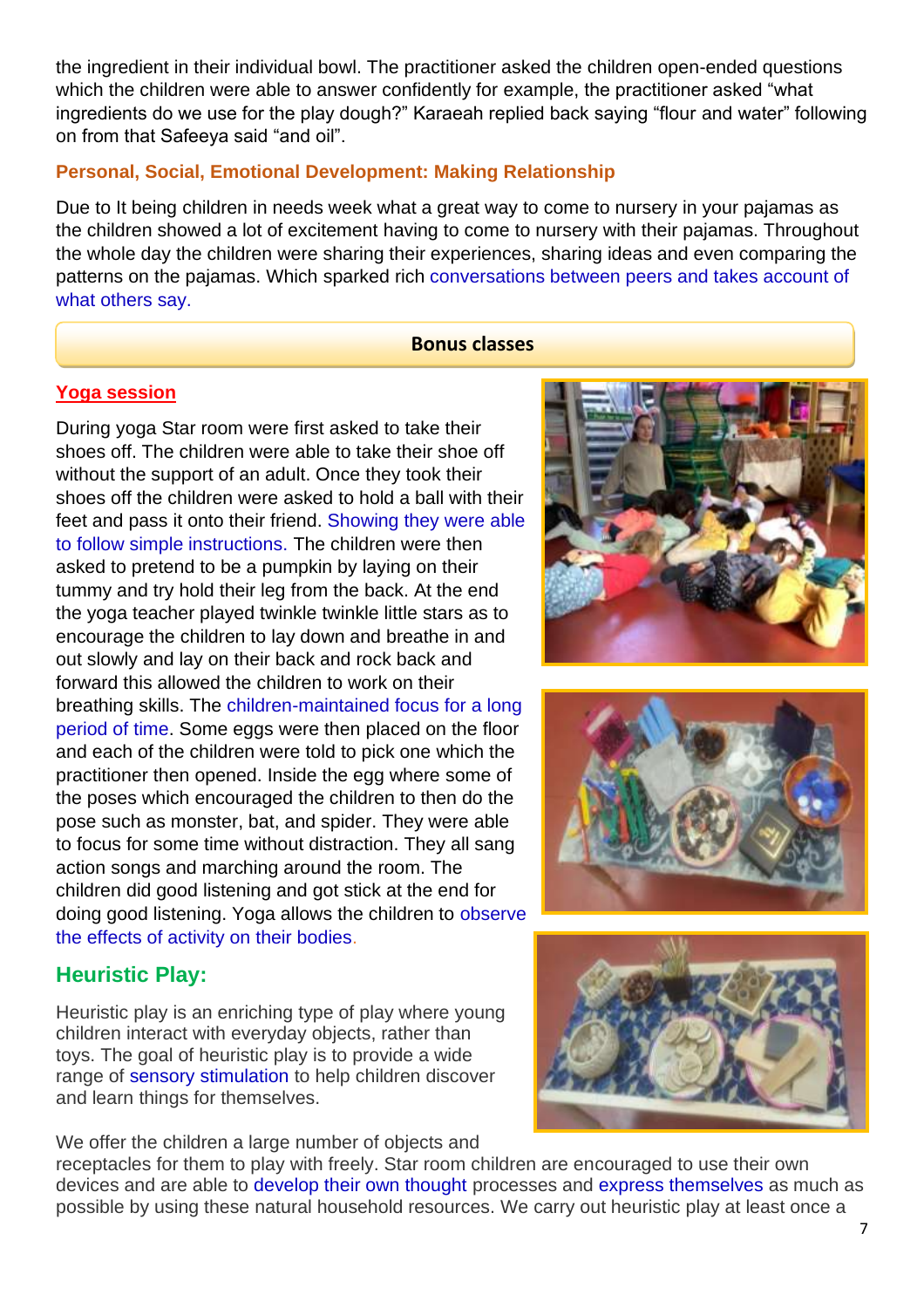week were our children show a lot of fascinated by finding out not just what things are but also what they will do. The children natural inclination is to pick things up and explore what they feel like using their fingers, hands, feet or other parts of their body. Through Heuristic play star room children have been exploring and showing interest in different textures, shapes, colours, patterns, weight and flexibility of different objects.

All the children showed a good effort in working together and helping each other to collect items such as buttons and belt rings, Safeeya and Eiliyah worked together to collect the button into their individual bags and tapped on to their creative skills by pretending the buttons were money and that they are going shopping to buy food. Rafal was able to use his initiative and say to Yve "can I have one of your tile pieces please?" without being prompted by an adult. De'Andre and Yunus used their creative ideas as they place some tile pieces in a line to make their bridge.



# **Rainbow Room**

**Pumpkin week**

### **Understanding the world & Communication and Language**

Rainbow room children had a super fun opportunity to take part in another round of Pumpkin week, this was to ensure that the children that were not present during half-term holidays also had the opportunity to learn all about this fun event. Leonardo was amused by the pumpkins around the nursery and showed off his strength by carrying them. The children were able to talk about some of the things they have observed such as plants, animals, natural and found objects within their environment. The children have been discussing the eye-catching decorations they have been exploring on their interest table and around the nursery, such as the spider webs, the sparkly spiders, the pumpkin baskets, and many more. Rainbow room children were able to take part in decorating their very own Witch hats which were inspired by Winnie the Witch. The children discussed their ideas

of what she looked like and showed that they could use language to share feelings, experiences, and thoughts. Blaise used his mathematical knowledge and said, "her hat is not a square or circle, it is a triangle!" Delia and Gene added, "and it's blue!" Ameenah also added, "and black too!" The children showed that they were able to hold a conversation, jump from topic to topic and learn new words very rapidly and are able to use them in communicating.

Rainbow room children took part in painting and used their dominant hand to make small brush



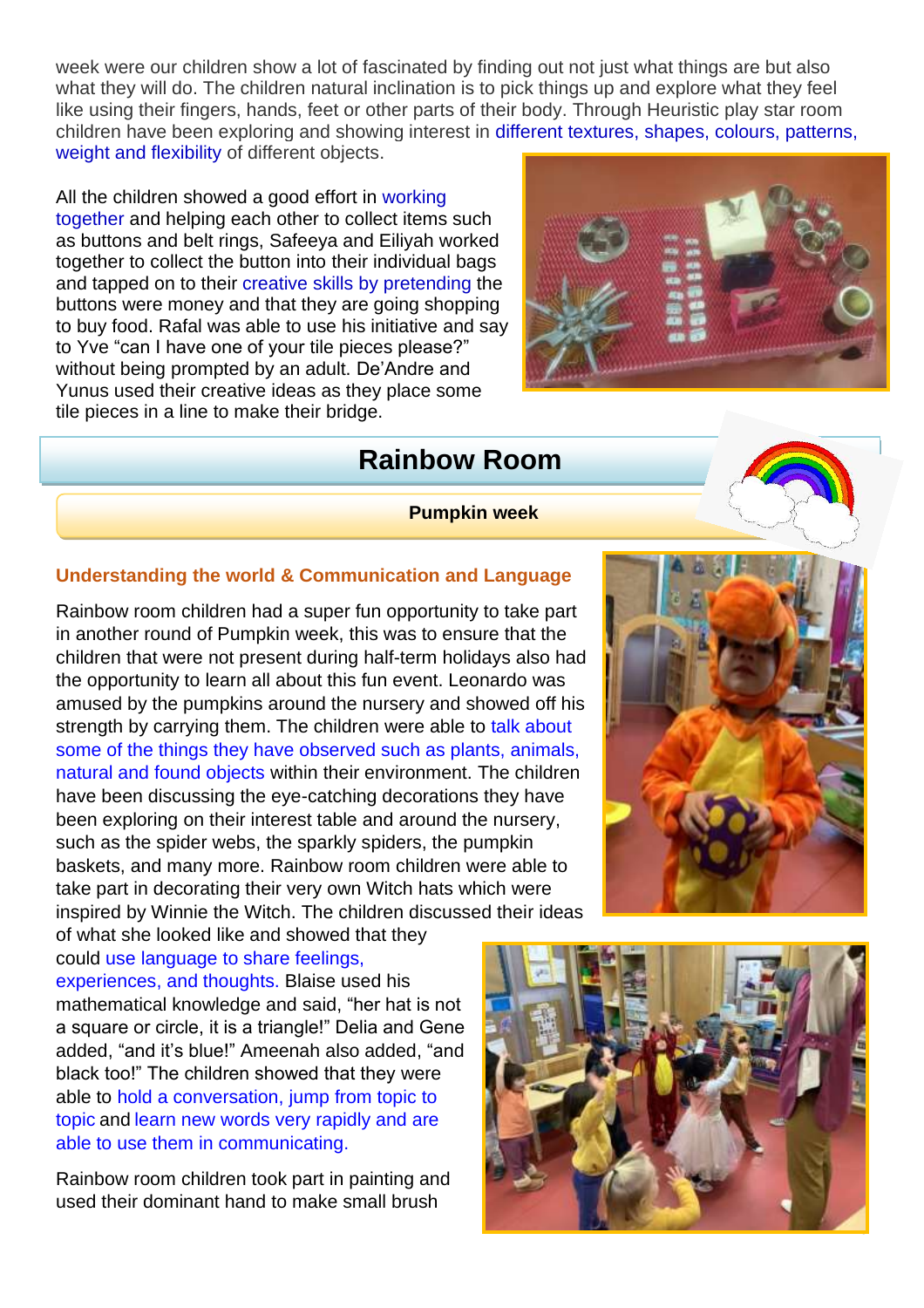strokes. The practitioners reminded the children that if we use too much paint, our paper can become very weak and rip! The children acknowledged this and independently took their work over to the drying rack.

Rainbow room children had a lot of fun taking part in their second pumpkin party, however, some of the children were convinced it was their birthdays! The children made such a great effort for a second time to dress up and looked stunning for their party, they were able to dress up and use their imagination through clothes. We had Anu dressed as a Lion, Blaise was dressed as a triceratops, Delia was dressed as a reindeer, Amaya came in dressed as T-rex, Lowen was a police officer, Gene was a dragon, and Ameenah came to nursery dressed as a princess! Thank you to the parents for putting in so much effort and going all out with the dressing-up clothes.

#### **Diwali & Guy Fawkes**

#### **Expressive Arts and Design & Physical Development:**



Guy Fawkes is a super exciting time of year where the children have the opportunity to see our amazing sparkler display and talk about all the fireworks they have seen outside of the nursery. We provided the children with a space to sit together at a good distance from the fence while the adults lit the sparklers. We discussed ideas of safety and ensured the children were aware of how to be safe when us, and how the adults would put them out to ensure there are no fires, this showed that the children were able to show an understanding of the need for safety when tackling new challenges and consider and manage some risks by taking independent action or by giving a verbal warning to others.

The children were amazed by the sparklers and had so

much fun watching them glitter and shine in the dark!

The children also took part in creating their own fireworks, but surprisingly enough, when the adults asked the children, what fireworks were, they said they didn't know! We watched a short clip of a firework display on New Year's Day next to the Big Ben, the children were astounded and showed that they were able to use everyday materials to explore,

understand and represent their world – their ideas, interests,



and fascinations while creating their own! Rainbow room children were given some black pieces of paper which represented the night sky, Delia, Gene, Amaya, Blaise and Thomas showed lots of interest and maintained their focus for a long period of time while carrying out this activity. The



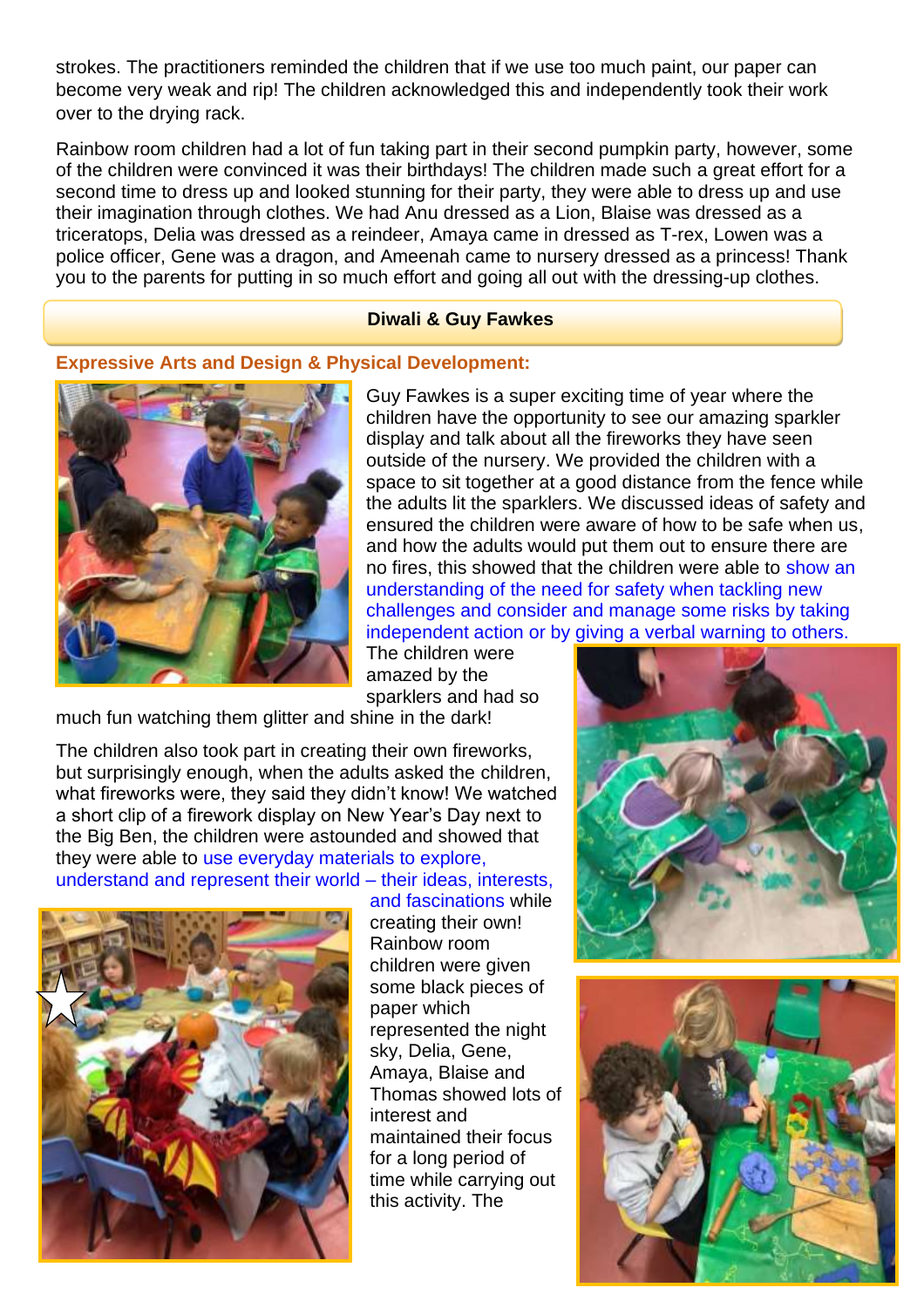children watched the adults sprinkle glue onto their paper, and then added glitter into their hands to create a firework effect. This showed that Rainbow room were able to enjoy and respond to playing with colour in a variety of ways, for example combining colours. Amal also joined in and was fascinated with the glitter & did a great job at sprinkling the glue around!

Rainbow room children took part in learning about Diwali during Bon fire week as the celebration

took place during the same week. The children used a variety of colours during the activity using powder paints and blending this with ideas of glitter and fireworks to celebrate Diwali! This showed the children were able to show interest in different occupations and ways of life indoors and outdoors. The children engaged in making Diva lamps and also got their hands messy with some powder paints and glitter as they discussed colours and explored further during their activity session. We created a firework display as part of our Diwali theme. The children started off by adding powder paint and glitter to a tray and used individual paintbrushes to draw lines and imitated the sounds the fireworks make during the activity. Gene turned to his friend and said, "look I got a giant firework" and Anu replied, "I watched it with my daddy". This shows the children were able to show increasing control in holding, using, and manipulating a range of tools and objects such as tambourines, jugs, hammers, and mark-making tools and also learnt new words very rapidly and are able to use them in communicating.



### **Box of Feelings:**

The children in Rainbow room have been introduced to the Box of Feelings and have also been drawing in their feeling's books, so if the children come home and are constantly discussing their feelings or asking how you are feeling, we are to blame!

But not to worry, it is an amazing skill to discuss your feelings and understand how others are feeling, and our toddlers are at the best age to begin learning these skills! We demonstrated different facial expressions which represent various emotions, the children did an amazing job at copying the different facial expressions. The children learnt how to express a shocked face, a happy face, an angry face, and a sad face. We will be carrying out these sessions every week and hope to provide the children with opportunities to discuss how they feel every day and how we can help ourselves and each other to feel good!

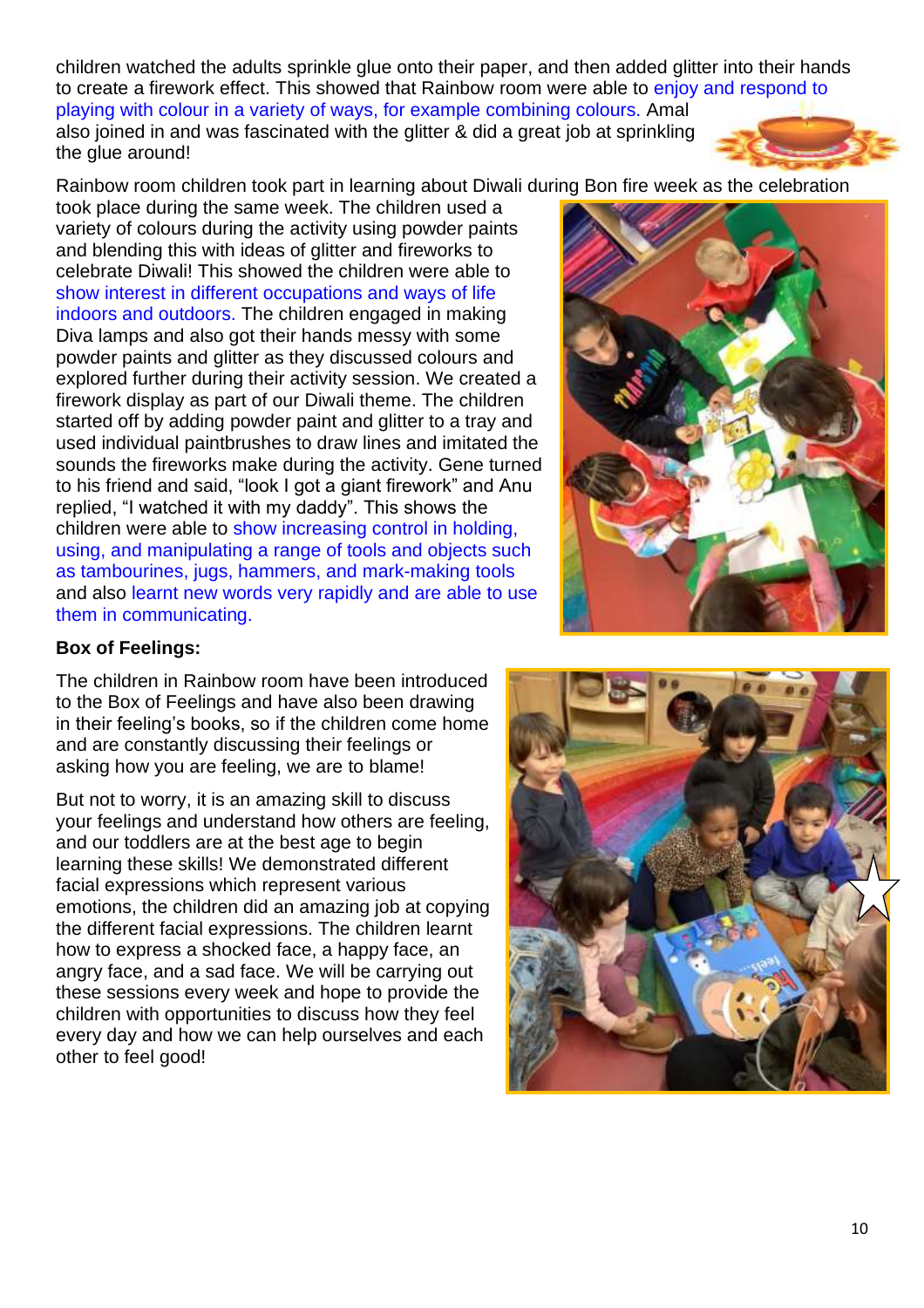#### **Children in Need**

Giving the children the opportunity to learn about Children in Need has been amazing, and the children have shown a lot of interest in Pudsey Bear and what he does. Delia, Gene, Anu, Blaise, Amaya, and Helena have gained lots of confidence while discussing the meaning of Pudsey Bear and are aware of his great work. We raised money by carrying out various fun activities and having not one, but two parties! Thank you so much to all the parents for dressing up the children on both days, in their super cool pyjama's and their disco outfits!

Rainbow room children were super proud of their outfits, Delia said "look at my outfit, it has dots!" showing



confidence and self-esteem through being outgoing towards people, taking risks and trying new things or new social situations, and being able to express their needs and ask adults for help and Helena came in as Bat Girl. She showed so much confidence during the day and showed pride in wearing her mask and cape, she was able to use available resources to create props or create imaginary ones to support play.

#### **Mathematics/ Expressive Arts & Design:**

The children took part in drawing pictures of Pudsey Bear and were encouraged to speak about how Pudsey Bear makes them feel and what he does! Blaise drew a picture and said, "he is getting the money", when the adult asked him why he was getting money, he said, "for the children that need the money!" This shows Blaise was confident to discuss worldly matters and has developed his understanding of the use of objects and people, also showing he can listen to others in one-to-one or small groups, when conversation interests them. Amaya also joined in and said that Pudsey makes her happy! She said he is yellow, and she was able to differentiate between the colours on Pudsey's eye patch, showing she can enjoy and respond to playing with colour in a variety of ways, for example combining colours.

The children took part in painting and made Pudsey bear face masks, as well as using yellow playdough to recreate the fuzzy bear's face! The children discussed shapes and how to create the features on his face. For example, Ada spoke about making circles for the eyes and Thomas said, "he is smiling!" This shows the children were able to show awareness of shape similarities and differences between objects. Throughout each activity, we discussed what Pudsey Bear does and how he helps others. We are aware that the children may not fully grasp the concept of the Children in Need charity yet, but they did an amazing job at listening and showing their understanding towards the simple fact that Pudsey raises money to help little children who need it more than us. Rainbow room children had an amazing week participating in the parties and raising money, and we are super proud of them!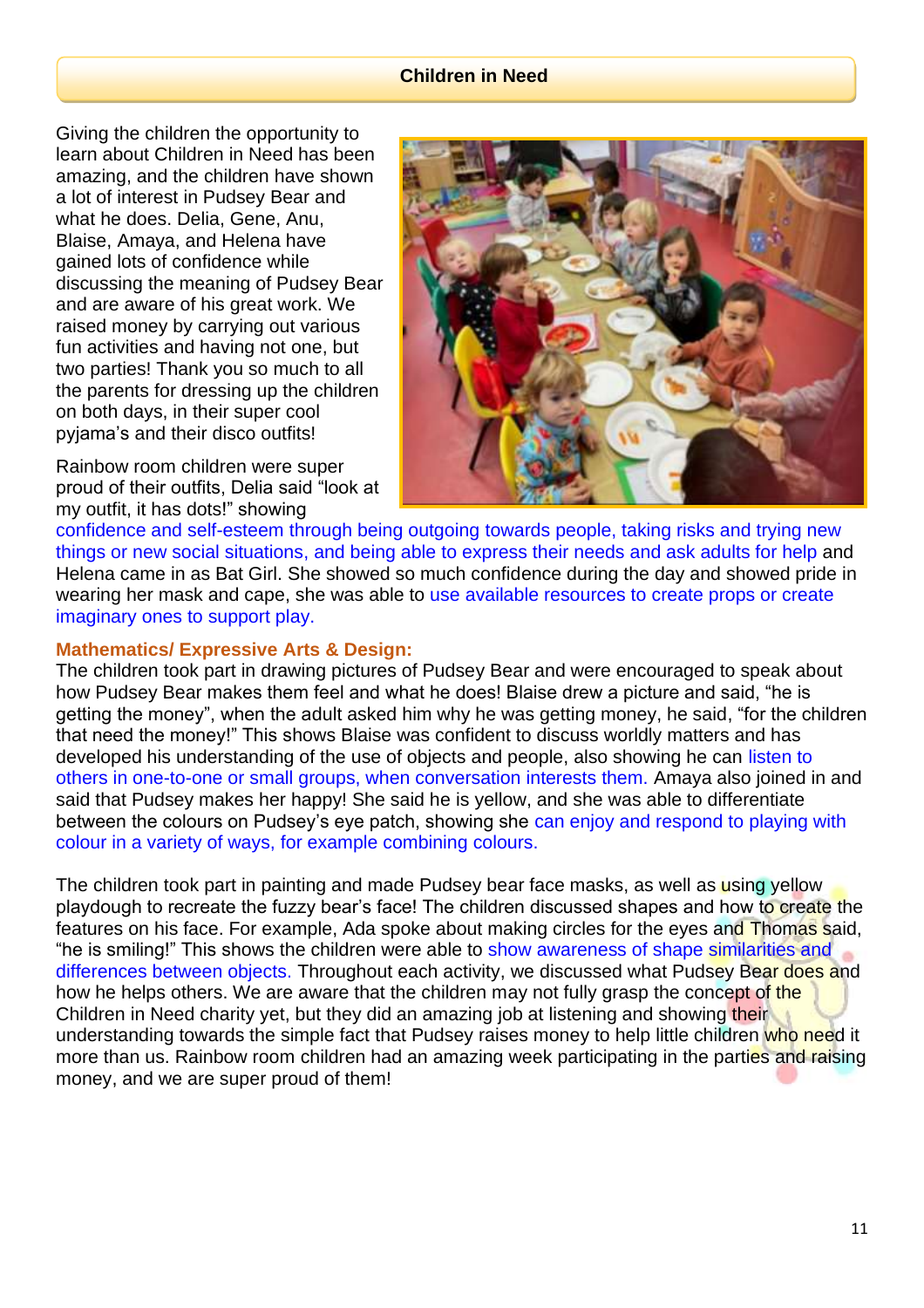#### **Food Play**

#### **Physical development / Communication & language:**



As toddlers grow, their taste buds constantly change, and although for adults, it is easy enough to say, "just try it", this can be quite nerve-racking for children! We have a fair number of children in Rainbow room that are still exploring new tastes and building on their confidence to develop their own likes and dislikes in food and drink and be willing to try new food textures and tastes.

Rainbow room children made pizzas, using mini pitta bread, tomato puree, cheese, and sweet corn. They were encouraged to use a knife or the back of a spoon to spread their tomato puree and discussed each ingredient as we added them! Ameenah, Gene,

Amaya, and Helena were able to show increasing control in holding, using, and manipulating a range of tools. They demonstrated this through holding tools correctly and ensuring they took their time to spread the puree and kept their mess to a minimum! The children slowly sprinkled their cheese on top and

spoke about where the ingredients come from, we discussed the children's ideas and understanding of where they buy their food from outside of the nursery and if they go shopping with their parents or loved ones.



This develops the children's understanding of the world outside of nursery and how they live,





showing they could learn new words very rapidly and are able to use them in communicating.

Rainbow room children also made pasta and added some tomatoes to make it even more yummy! Ada, Helena, and Amaya greatly enjoyed the activity. They poured some cooked pasta into a large tray and squeezed the tomato puree into it, the children were super excited and even asked to eat it! Food play is not always given to the children with the expectation of them eating it, it is provided to give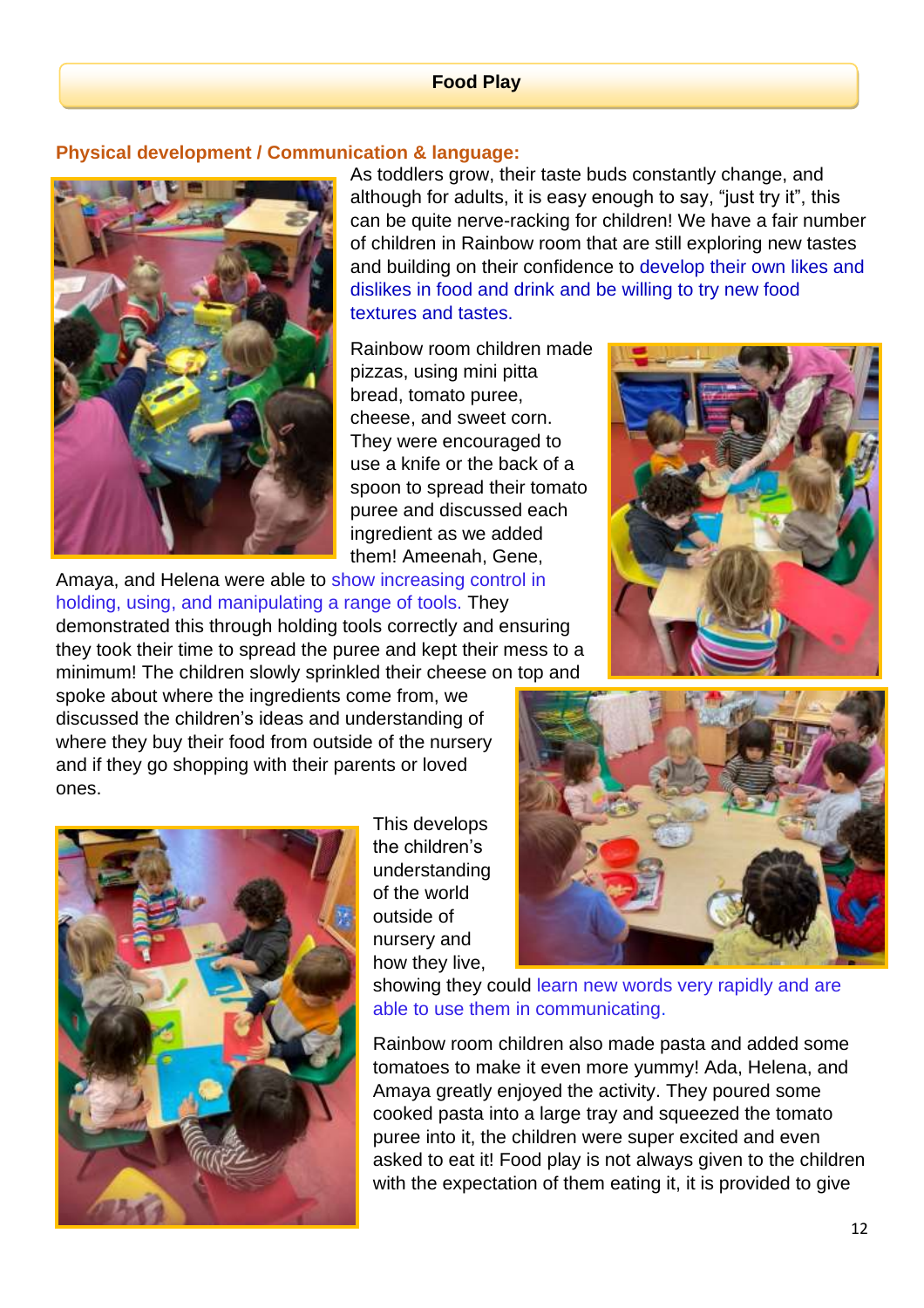the children the opportunity to build their confidence with just touching it, smelling it and eating it is a bonus!

The children also made biscuits as we thought that would be a great and less daunting way for the children to begin their week, with being encouraged to touch and try new foods! We encouraged the children to mix different ingredients together and develop upon their fine motor skills and gross motor skills as they use their super-strong muscles to stir the ingredients using a wooden spoon. The practitioner encouraged Ada to take part as he needed a little more encouragement during our mealtimes. Before starting to make the biscuits, we looked at our ingredients and we tried the raisins. Ada also tried and showed great enthusiasm! The children all helped and took turns to mix the ingredients. While Thomas was mixing, he said 'Mummy cook flour and butter', Blaise then said that he made banana bread at home. When our dough was ready, we used different cookie cutters to cut different shapes and also allowed the children to make their own choices. Some of the children poked the dough while others used their palm to flatten it.

#### **Bonus classes**

#### **Tiny Mites:**

The children took part in Tiny Mites and as always and had so much fun! Caroline introduced herself to the children and started off with the "hello" song. Rainbow room children sat down in a circle and Caroline took the doll out of the bag and asked the Rainbow room children "do you know what her name is? can you say hello to tiny mite?" The children listened very attentively and listened to what Caroline was saying, showing that they could show interest in play with sounds, songs and rhymes.



Helena and Ameenah raised their hands in the air and followed the actions by touching their heads and then their shoulders. They also sang five bumblebees along with the music, and Incy wincey spider and used their hands to form actions, Caroline asked "how many legs does the spider have can anyone tell me?" Blaise raised his hands up and said "eight." She then asked the children "What sound does the cat make? can you say meow? and she also had a mouse too!" At the end of the session Caroline took out the bubbles, all the children stood up, got excited, and started jumping whilst catching the bubbles!

#### **French:**

During our French session, the focus was all about bonfire night along with colours and feelings because of the weather.



During the first part of the session, the children did a recap on how to say hello in French and how to say "my name is…" Debbie got her cards out and asked the children if they were feeling hot or cold because of the weather. The children then learnt how to say "hot", "cold" and "fire" in French and learnt the actions.

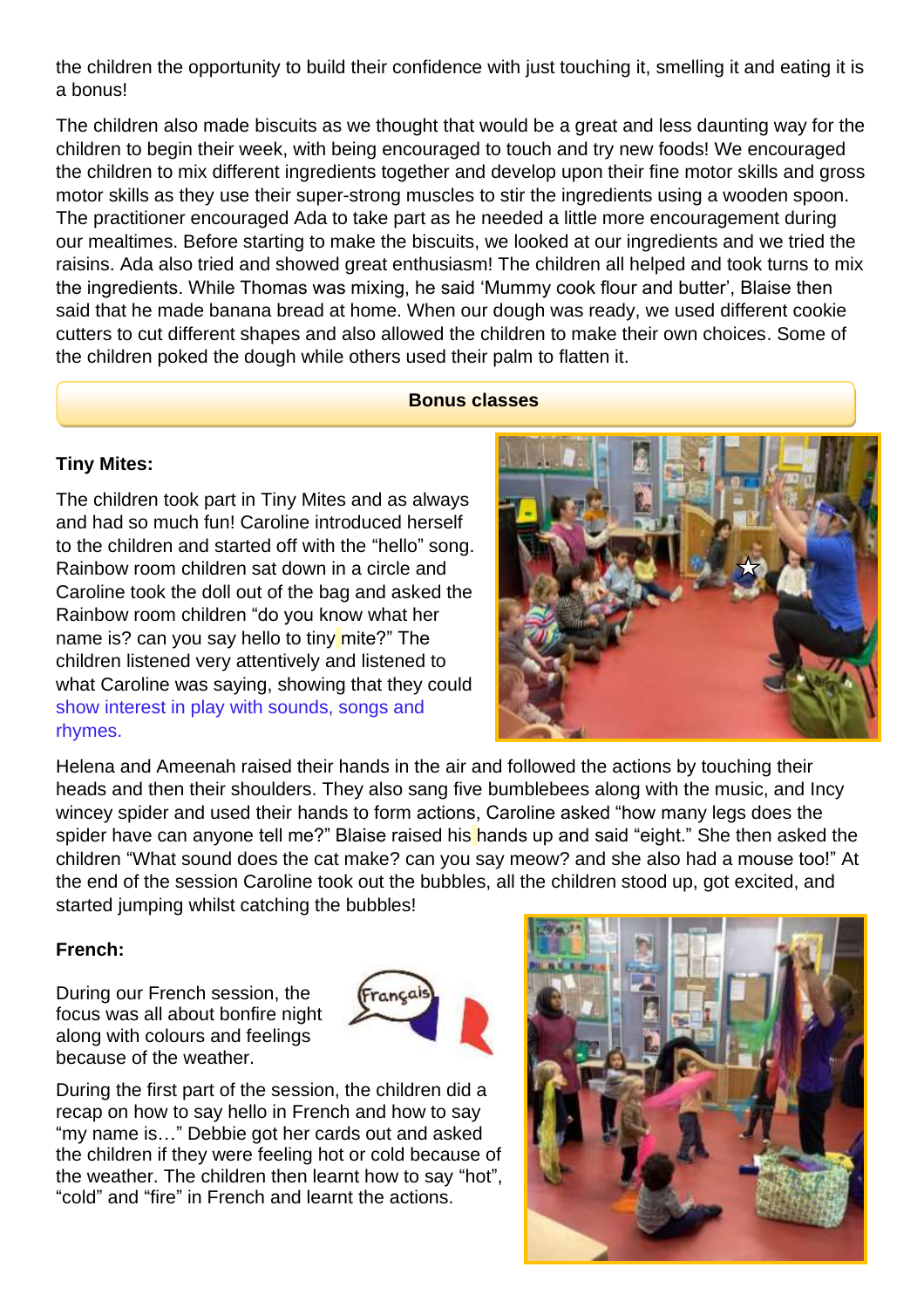Debbie asked the children what they need to wear when they go out into the cold when they go to watch the fireworks. The children all shouted out "hat, scarves, and gloves". They learnt about the consequences of not having their coats on, Blaise said he will "freeze like the polar bear"

In the second half of the session, they learned about the bonfire colours. Debbie reached into her bag and took out the different coloured cards and the children practised how to say them in French. The children took turns and waited patiently to select a coloured scarf out of the bag. We all played a game with the scarves. Debbie had a hanger with all the colours attached to it and whenever she shouted out a colour the children with the coloured scarf had to wave their scarf up high in the air which we paired with a song.

In the last part of the session, the children took part in some role-play and pretended to be walking



fireworks; we had a fireman and firefighters. The firefighters had a huge responsibility, they had to put out a big firework display with their water hose and make sure nobody got hurt.



# **Sunshine/**

#### **+-/ ]# Room Firework Week**

Sunshine room children took part in a generalised theme of fireworks, which consisted of a combination between Diwali and (Guy Fawkes night) Bonfire Night. We encouraged the children to engage in making firework prints using paper rolls, playing with coloured sand, engaging in write dance sessions, dancing with coloured scarves and symbolising fireworks.

#### **Expressive art and design: Exploring and using media and materials – Toilet Roll Printing**

One of the activities that the children participated in was firework printing using toilet roll holders. To support our children's ability to make marks using toilet roll, we cut some slits into the bottom of the roll and bent them outwards so that when they printed the roll into the paint, then transferred it onto paper, it looked very similar to fireworks as they pop in the sky.



The toddlers took part and seemed to really enjoy the activity, often using single words such as: "pop" and "firework" to describe their work and "more" to communicate their need for more paint on their toilet roll so they can continue painting.

**Physical Development: Moving and Handling – Scarf Dancing**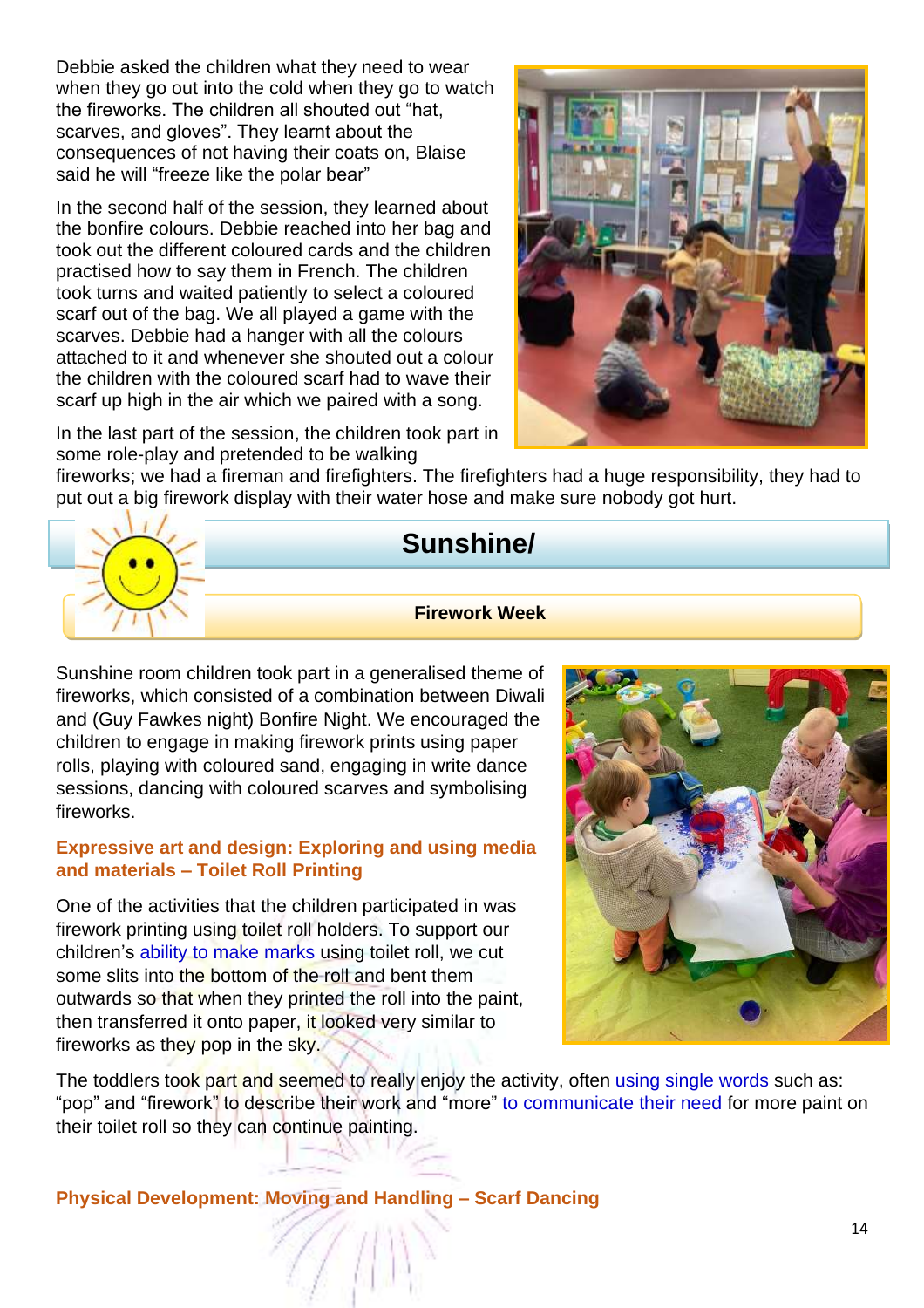To support the children's imagination, and creating similarities between colourful scarves and fireworks, we encouraged the children to dance while holding and waving sheer, coloured scarves around. They enjoyed dancing to songs such as: "monster wiggle", "Pup pup Boogie" and "Baby Shark" as the practitioner-led by example, dancing to the beat of the music and waving the scarves around above her head. The practitioner showed the children different ways of using the scarves, by placing one over a child's head and then gently pulling it away, saying 'peek-a-boo' and giggling together. The children joined in together, sharing this experience with each other as the practitioner repeated this play a few times.

#### **Mathematics: Shape, space, and measure – Diwali Diya Lamps**

To symbolise the Hinduist festival of Diwali the children participated in making Diya lamps from salt dough. The toddlers were encouraged to label and sequence the ingredients that make salt dough together, in a mixing bowl and took it in turns to mix the mixture together.

They then had a small amount of the salt dough placed in front of them, individually and began to feel and explore the texture and many ways of playing with the salt dough. They rolled, tapped, and poked the dough. The practitioner then demonstrated how to mould the shape of the Diya lamp. The children required some physical support as they practiced their fine motor skills and making the shape of the lamp.

#### **Remembrance Week**

### **Expressive art and design: Creating with materials –**

#### **Making Paper Plate Poppies**

Due to upcoming remembrance Sunday, the children got involved in some activities based around this national event. One of the many activities we carried out with the children, was encouraging the children to use red paint and paper plates to create their own large poppy.

The children really enjoyed the activity and almost every child in the room participated. They used paintbrushes to dip in the



paint and make marks on the paper plates which allowed them the opportunity to practice their fine motor skills as they are shown how to hold the paintbrush in different



 $ADON$ 

ways. To support the children to make links, we used images of poppies and used lots of keywords such as "Poppy" and "Red", often bringing the children's attention back to the images.

**Physical Development**: Moving and Handling

**Red Poppy Playdough**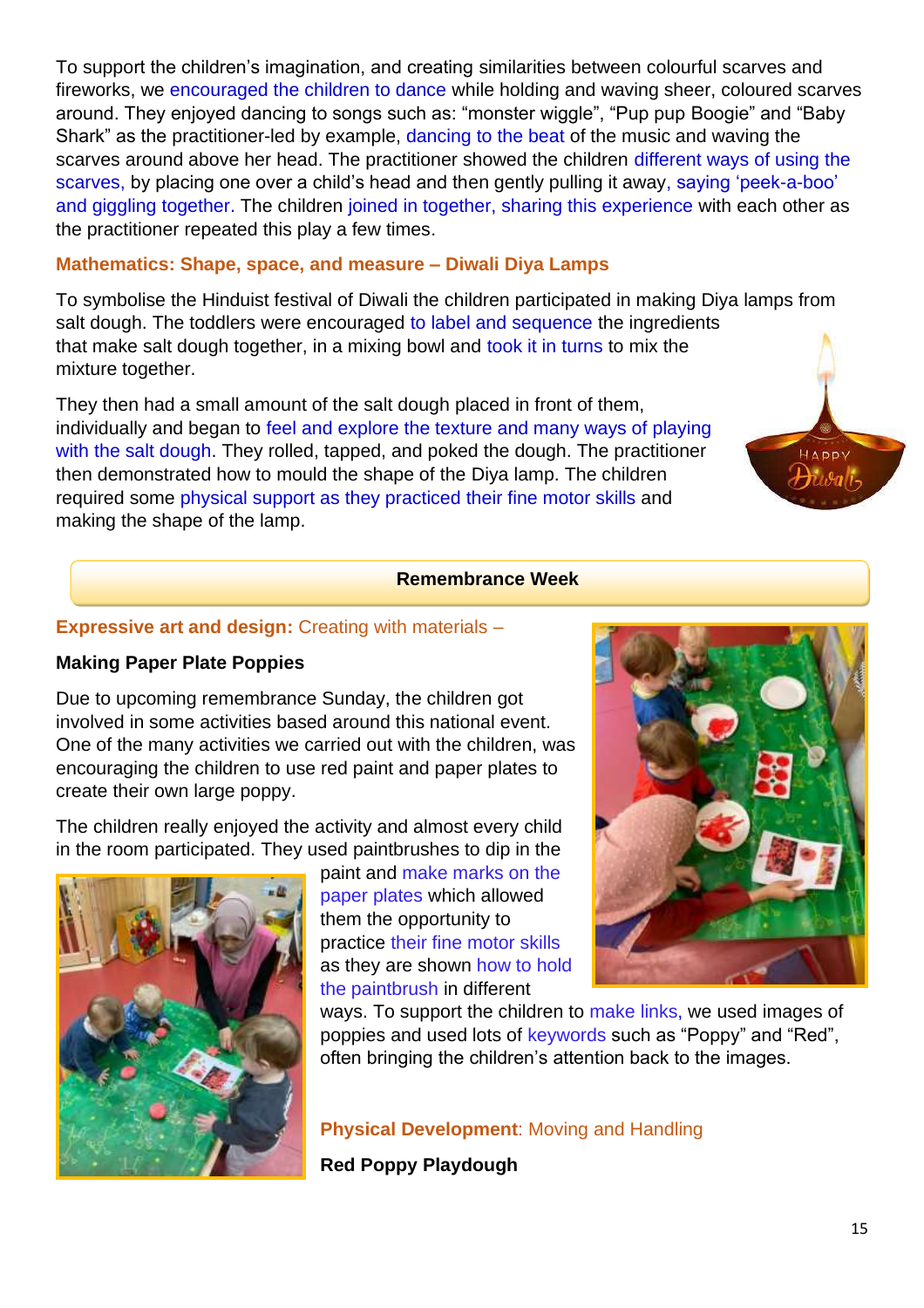

Continuing with our Remembrance Day themed activities, we made play dough together. We understand that our children enjoy sensory play with materials and exploring different textures, smells, and tastes, which is why we made red playdough. The colour red continues to symbolise poppies as part of remembrance. We began by making the playdough by combining flour, water, oil and red paint together in a bowl. The children were encouraged to help the leading practitioner to mix the ingredients each time. Once the playdough was made, we tipped the playdough out and divided it between the children that remained by the activity table. The toddlers were so engrossed as the practitioner continuously spoke about the poppies and their characteristics being: red, black, and round, with petals and

describing the shape.

After watching a practitioner demonstrate how to use the playdough cutters, they showed a 'can do' attitude and tried for themselves.



#### **Children in need**

#### **Expressive art and design: Creating with materials Painting Pudsey Bear**

Due to this week's theme being based around children in need, we encouraged the children to participate in painting their version of Pudsey the bear. Providing yellow paint and paper. The toddlers held their paintbrushes with a palmar grasp and made random movements in different ways to explore their ability to make a range of marks, for example: sideways to make horizontal lines, tapping the paintbrush onto the paper to make dots, splash marks, and circular motions. To support the children's understanding and to make links, we provided the children with print out pictures of Pudsey bear, often referring back to the images and using single keywords such as: "Pudsey", "Bear", "Yellow" and "Dots" – referring to the bear's different

features.

# **Expressive art and design: Creating with materials - Making Party Headbands**

In line with our children in need theme, the children engaged in a creative activity where they made Pudsey ear headbands using paper cut in the shape of bear ears and painted them. They used their brushes to make marks on the paper which later were put together and used for our dance party the next day. To support the children to understand simple sentences and



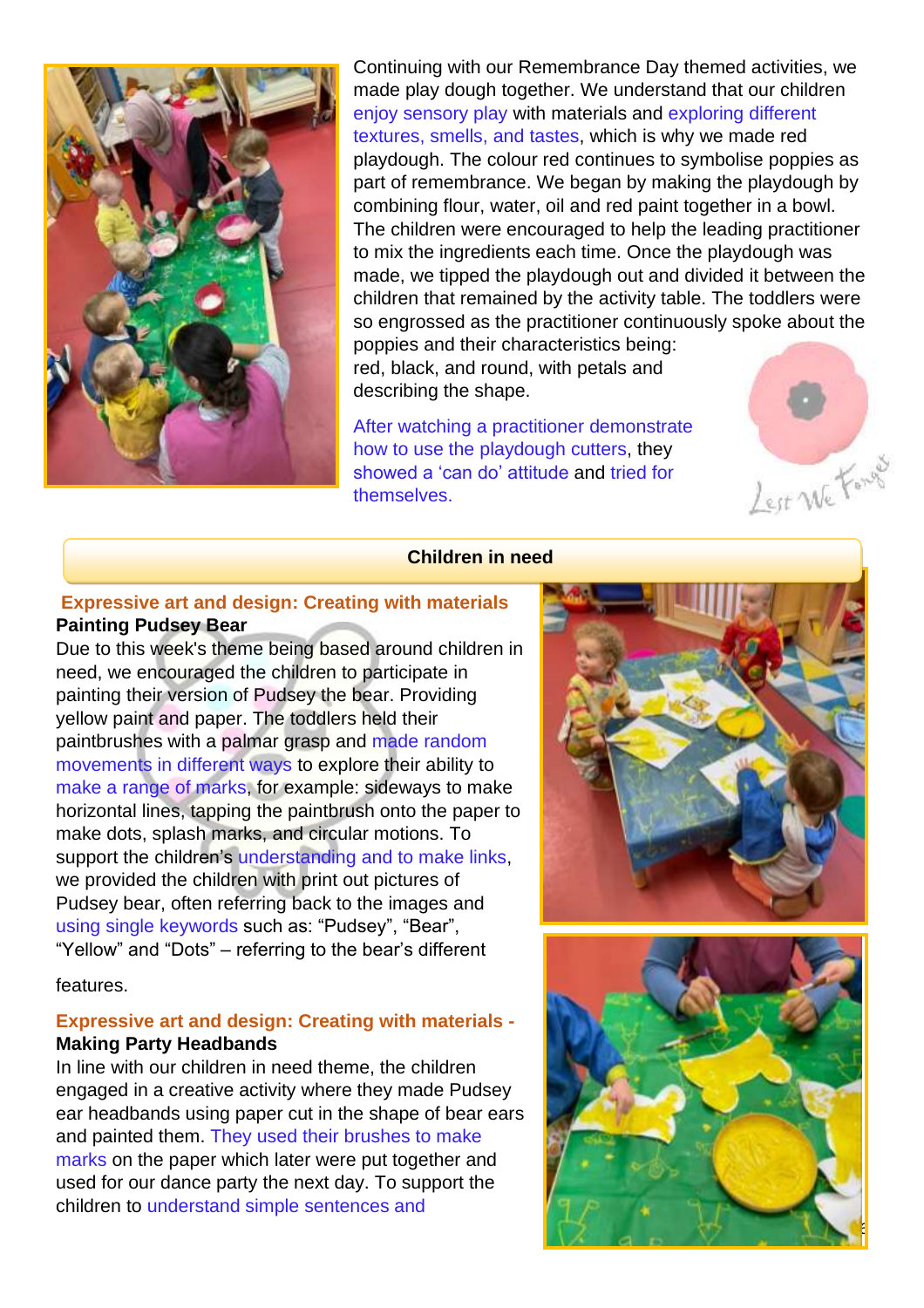instructions, we encouraged the children to follow through with requests such as: "Paint on the paper" and "Dip your paintbrush", while using hand gestures such as pointing and physically demonstrating to encourage the children to follow body language and copy what they see.

#### **Personal, social and emotional: sense of self**

### **Pyjama and Dance Party**

To help raise money for children in need we hosted a pyjama party and Dance party on Tuesday 16<sup>th</sup> and Wednesday17th November during the week. The children came dressed in fancy dress and in their nightwear. They had access to cosy corners with a variety of books and soft toys. Then we hosted a party in the afternoon where the children ate snacks, enjoyed some treats, and danced to music alongside each other. We encouraged the children to move their whole body to music by demonstrating and cheering the children on. The babies were held and danced with by an adult and the toddlers joined in, showing off their moves! This shows a growing self-confidence through playing freely and with involvement.



#### **Winter**



As the winter season begins to slowly dawn upon us, we introduced the children to the basic wonders of winter. We carried out adult-led activities such as: salt dough snowmen, winter painting, exploring magic snow and dressing up with hats, scarves, and gloves.

# **Expressive Arts & Design: Creating with materials – Salt Dough Snowman Ornaments**

Throughout the week, we explored how to make salt dough. We combined, flour, water, and salt in a mixing bowl and used key, single words to identify each food item. The children then took turns to mix the ingredients together and make the dough. The toddlers observed the adults as the adult-led the activity. They

showed eagerness to participate and do it themselves by reaching out for the wooden mixing spoon made small balls of salt dough and put them together to make a snowman shape. After they were baked the dough became hard, once they cooled down, we painted the balls. We used white

paint and silver/white glitter to sprinkle on top and the toddlers helped the assisting adult to hold the box of glitter to sprinkle on top of the snowmen, holding it with both hands.

# **Understanding the World: – Sensory / Heuristic Play**

To support our young babies and the babies who are still in their settling in period, we created a sensory play activity to encourage and stimulate our children to explore the toys and resources in the room.

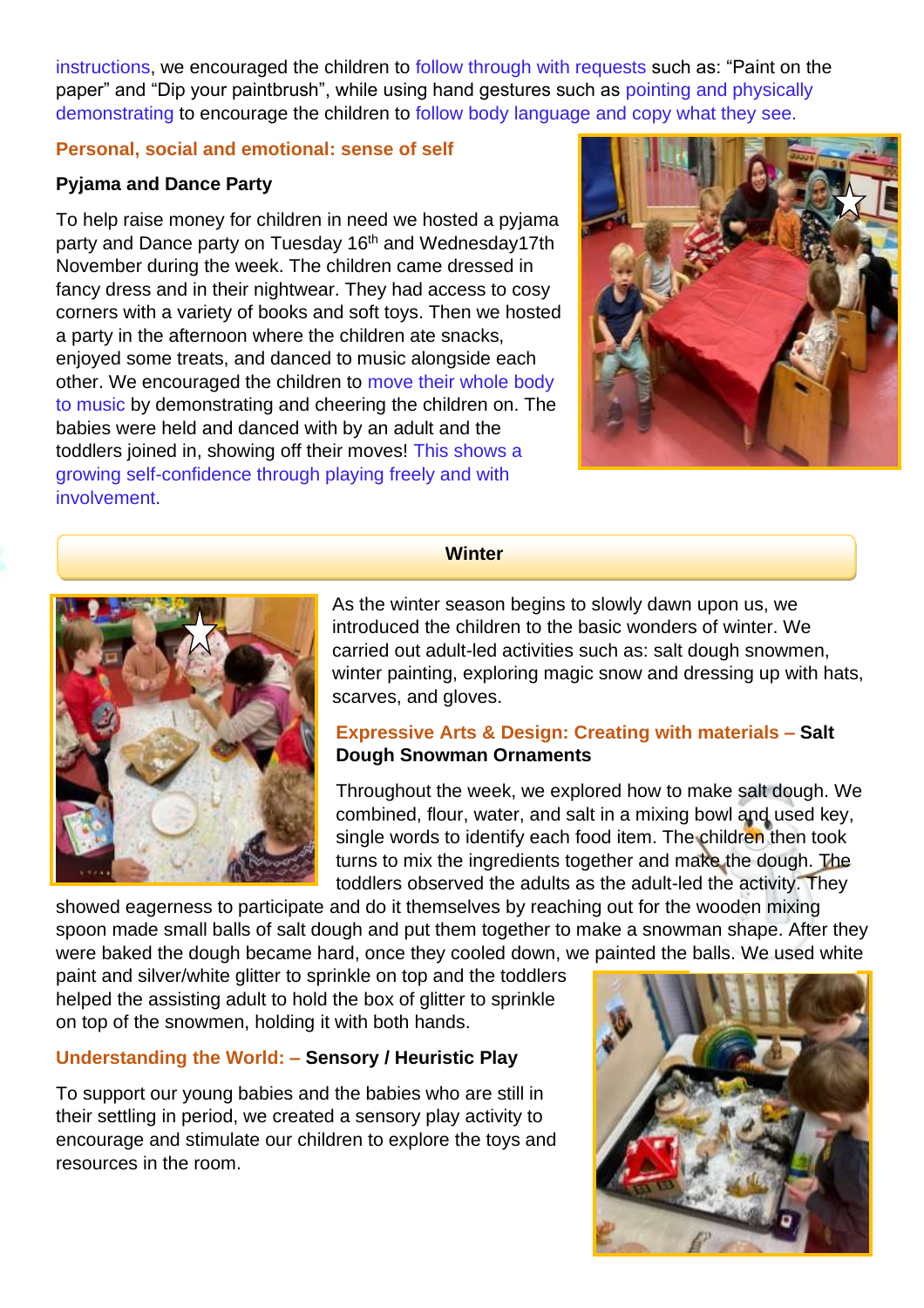

We set out, plastic belt buckles, door handles, sensory baskets, and various material patches on the home corner carpet. We covered the home corner with materials to avoid the children getting distracted from the activity resources and the children were stimulated while they explored.

The babies sat on the carpet unsupported, leaned forward to pick up and explore the materials and resources. They explored using their senses including mouthing, shaking, throwing, tapping, and combining two objects together such as putting bath puffs into the woven containers.

The toddlers enjoyed the slightly more complex methods of exploring resources such as using their fingers and thumbs to pick up small objects, pushing small buttons, and maneuvering small mechanisms on the door handles.

#### **Bonus class**

### **Language Group – Alan the Alien**

The practitioner carried out a language group with three toddlers using Alan the Alien puppet. The concept of this activity is to use the puppet and a small basket, and take out various objects, prompting the children to tell the practitioner what the object is, practicing using single words to identify them.

We had three objects in the basket including train, pear, and a fish. The practitioner used lots of facial expressions and

acted as though speaking to Alan from time to time, while asking the children questions about the objects and using hand gestures to support them to identify objects using single words and to make links to support their understanding.

The toddlers seemed to really enjoy the session, often engaging in social interaction with Alan, making eye contact, smiling, and touching the puppet, and taking the objects from its mouth.

At one point, one of the toddlers began to move their arms in vertical circular motions, round and round as the practitioner pointed out the wheels on the small train. Another, put the fish in his mouth as the practitioner

asked: "Do we eat it?", while using eat / food the Makaton sign for 'eat'.